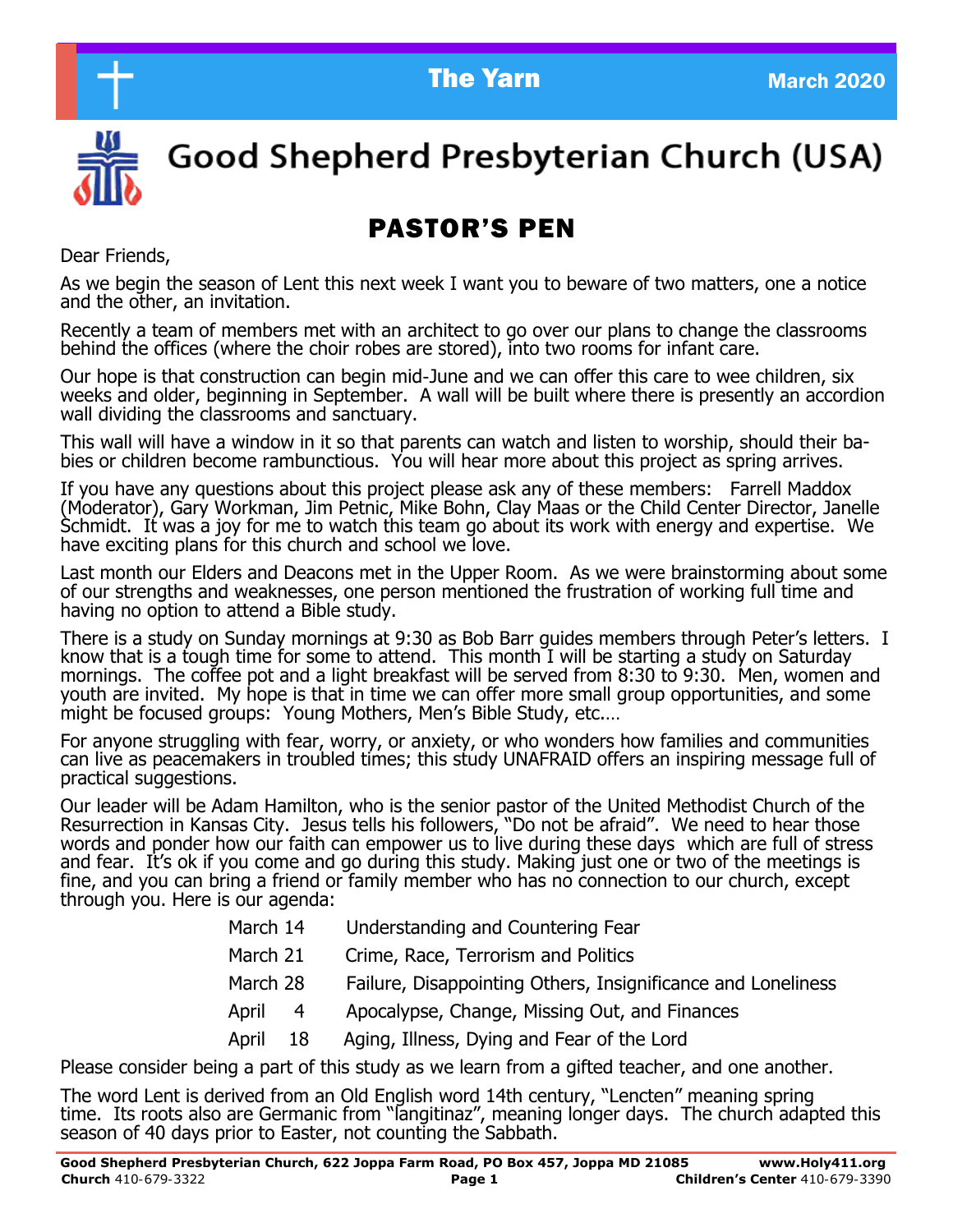And it was a time set aside for people to reflect upon their spiritual walk. Prayer, fasting and wor-<br>ship ware astivities highlighted during Lept. After having a physical reseptive know I peed to fast ship were activities highlighted during Lent. After having a physical recently I know I need to fast, eat better and get regular exercise. Please don't be offended if I don't enjoy a dessert you bring to our Sunday lunch. Oh dang, I forgot to ask the Doc if I can eat Millie's deviled eggs!

On Ash Wednesday I shared these words Deacon Chris passed on to me. Please reflect upon them during Lent. Pope Francis asks us "Do you want to fast this Lent" ?

**Fast from hurting words and say kind words. Fast from complaints, and contemplate simplicity.**

**Fast from anger, and be filled with patience. Fast from pessimism, and be filled with hope.**

**Fast from worries, and trust in God. Fast from grudges, and be reconciled. Fast from bitterness, and be compassionate Fast from words, and be silent so you to others. can listen.**

**Fast from sadness and be filled with gratitude. Fast from pressures, and be prayerful.**

God's peace to you each day, and may all of us make the time to pray, worship, fast, and serve with humility !

Keith

# MEET A FEW OF OUR SUBSTITUTES!



2<br>2

Š

S

# DEACONS CORNER

Food for thought: Moses had the first tablet that could connect to the cloud.

Good Shepherd had an active February. We as a church participated in various outreach programs. You addressed the needs of school -age children and supplied them with hats and gloves. These items were distributed by Extreme Family Outreach to local schools in the area.

Deacons concluded a busy February with another successful Movie Night. We exceeded our attendance from last year, with roughly 50 guests. A special thank you to Vickie and Clay Maas for their choice of movie, the "Overcomer". There were many positive comments. A huge thank you to Clay Maas and Allen Wronowski, for their skilled grilling talents. Thank you to all who helped and all who came out for this event.

~~~~~~~~~~~~~~~~~~~~~~~~~~~ SAVE THE DATE: Annual Easter Egg Hunt, **Saturday, April 11th, 10:00 am** This is a wellattended event and the children in our community practice their hunting skills for months. The Women's Group and Deacons work together making this a fun church outreach activity. The women and friends will be filling the eggs. We do not need plastic eggs! We are requesting the following if you wish to contribute:

**\***Wrapped candy to fill the eggs. Preferably not hard candy!

**\***Refreshments for the reception following the hunt.

**\***Small prizes for each child who participates. For example, bubbles, puzzles, stuffed animals, crafts, matchbox cars, slime, coloring or painting books, etc. All are invited!

Bring in your Redner's receipts. Why? We receive a percentage of the proceeds which helps our food pantry. A Redner's card is needed for the points to apply. Still have questions, see Jeanette Petnic.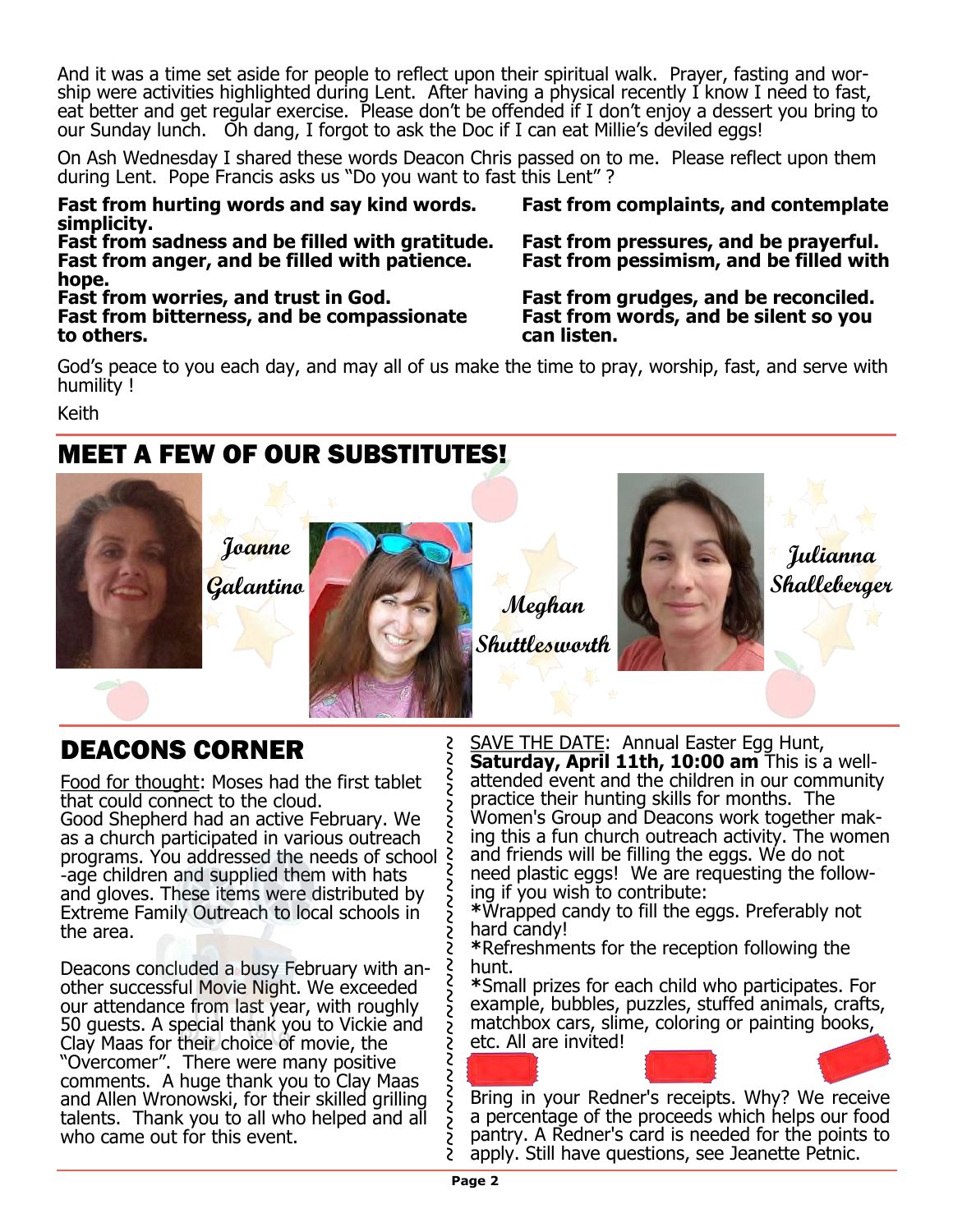# SHEPHERD'S KID'S

February's Shepherd's Kids was a time of love. We talked about Jesus' love for each of us and read stories about the people and things we love. We had wonderful meals and we made Valentine cards for moms and dads.



# WOMEN'S ASSOCIATION

**EASTER EGG CANDY/TOYS NEEDED!**

On March 26, the Women's Association will be stuffing the Easter Eggs for **Good Shepherd's Annual Easter Egg Hunt** which is on April 11**.** (Easter is on April 12, 2020)

Please help us by donating commercially wrapped candy, mini toys, etc. for these eggs. It has been suggested that we do **not** use **hard candy**. We **DO NOT** need empty eggs! There will be a basket in the narthex for the collection on **March 8, 15, and 22.**



March 2020

~~~~~~~~~~~~~~~~~~~~~~~~~~~~~ Snacks (cookies, chips, crackers) for serving the children following the Easter Egg Hunt are also needed. Ask Jeanette Petnic for suggestions. **THANKS!**

### **GSPC WOMEN'S CIRCLE BIBLE STUDY**

### **Thursday, MARCH 12, 2020**

 $<<<<10:00$  am  $-12:00$  pm  $>>>>>$ 

Upper Room

LOVED CARVED IN STONE: A Fresh Look at the Ten Commandments

**LESSON SEVEN: Words of Love: Do Not Steal**

**SCRIPTURE:** Exodus 20:15, Matthew 25: 31-46

**LESSON PURPOSE: To expand our understanding of stealing beyond the concept of disrespect of personal property.**

**LIFE WOUND:** taking the easy way to get what we want at the expense of others

**PAUSE & REFLECT: What are the values that you see guiding our priorities, as a nation or as a church toward those in need both at home and abroad? How might this WORD address public policy**

**REMINDER: Please bring a newspaper/ magazine/Facebook/ other story that illustrates a deep need locally, nationally, or internationally. Be prepared to tell the group briefly the location, who is being hurt or is in need and what is happening to them.**

# ~~~~~~~~~~~~~~~~~~~~~~~~~~~~~~~~~~ **THANK YOU!!!**

Thanks to all who donated clothing, toiletries, and Valentine snacks for our February Sharing Table!

We had an unbelievable amount of clothing to give away and had only one small plastic tote full left at the end. This was donated to another site, so every piece found a new home.

Only those of us who actually have the opportunity to give the items away see and hear all the appreciation that is expressed  $-$  so many "thanks" and hugs!

The women filled over 100 Valentine bags and not one was left!

We had more toiletries than ever - lotions, toothpaste, shampoos, etc. – big and small – all were grabbed up during our time at Sharing Table.

Please keep this mission in mind during the year so that you can set aside these items for next year.

### **BRING YOUR LUNCH**

**GREAT JOB!!!**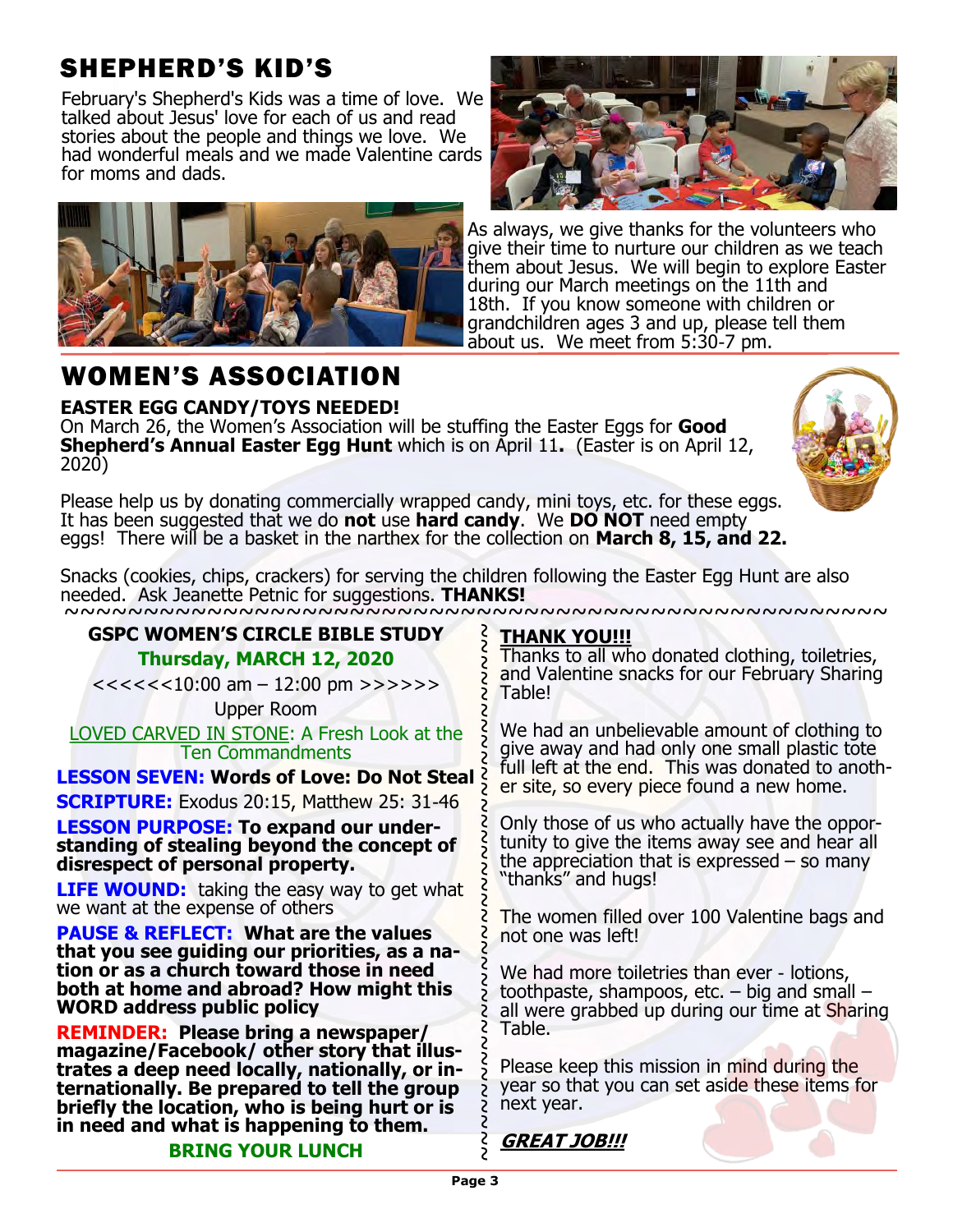# REQUESTS FOR OUR PRAYER WARRIORS



Jane H., Linda Link's friend Colleen, Kathy's cousin Dave & his family, and Millie's late cousin & their family, Bud Baranowski's late sister, Bill & Norma Webster and family, Rylan Anderson, Nancy McCaslin, Suzy Phillip's friend Lynda Bates & her family, Bill & Norma Webster, Marcie Jackson's late friend, Bonnie G. & her family, Daris & Lance Bultena, with the passing of their father Rodger, Carl & Bobby Funkhauser & their family, Jeanne Gay's Grandson J., his parents & medical team, and Trista & Rikku Canary.

If you or someone you know has a need that you would like to submit a prayer request for, please reach out to our prayer team at: **[gsprayers@juno.com](mailto:gsprayers@juno.com)**

# A NOTE FROM THE DEACONS AND ELDERS

The church is interested in communicating more regularly with its members and friends through email. Please let Trista Canary ([office@holy411.org\)](mailto:office@holy411.org) know if you are not interested in receiving regular communication beyond the Yarn. If you have questions, please see Cindy PreVatte. ~~~~~~~~~~~~~~~~~~~~~~~~~~~~~~~~~~~~~~~~~~~~~~~~~~~~ **The General Assembly is coming in June 2020!**

Do you like to talk about your favorite City restaurant? Do you just love to help give directions to your favorite City Tourist spot? Can you help visitors read a map? Would you like to help?  **Have I got a job for YOU!!!!!!**

June 20 is fast approaching. Volunteers are needed for the Information Booth. If you would like to help by being a friendly, helpful face, please let me know by putting your name on the SIGN UP sheet in the hallway bulletin board.

PS: This is a great way to take a peek at the goings on at the General Assembly of the PC(USA).

# COOKIES!!!

On Thursday, Feb. 27th, the 4yr. old children at the GSPC Children's Center made chocolate chip cookies with help from the women of the GSPC Women's Association.



MARCH SCHEDULES

# WORSHIP COMMITTEE

Check out the bulletin board in the hallway for ways you can be involved in Good Shepherd's Maundy Thursday meal and worship on April 9. The Worship Committee is sponsoring a worship service intertwined with a light meal, a Living Disciple Tableau, and celebration of The Last Supper Communion service. The choir is singing, and the Upper Room will be aglow with candles, conversation, and remembrance of that special night spent with Christ.

Please sign up to indicate your attendance and if you can bring a food item or can help with food preparation or be costumed disciple, let us know. Friends and family are invited!

|          | <b>Ushers:</b>         | <b>Tellers:</b>  | <b>Lay Readers:</b> | <b>Children's Time:</b> |
|----------|------------------------|------------------|---------------------|-------------------------|
| March 1  | Petnic, McKemy         | Bohns & Kent     | Clay Maas           | Gail Wronowski          |
| March 8  | Tich, Workman,         | Starke &         | Sue Thompson        | Allen Wronowski         |
|          | Morgan                 | Webster          |                     |                         |
| March 15 | Douglas, Webster,      | Pfoutz &         | <b>Edie Burns</b>   | <b>Bill Starke</b>      |
|          | Starke, Shuttlesworth  | Wagener          |                     |                         |
| March 22 | Maas, Wronowski        | PreVatte &       | <b>Delores Barr</b> | <b>Chris Bohns</b>      |
|          |                        | Workman          |                     |                         |
| March 29 | Young, Goldberg, Bohns | Baranowski, Maas | Cindy PreVatte      | Cindy PreVatte          |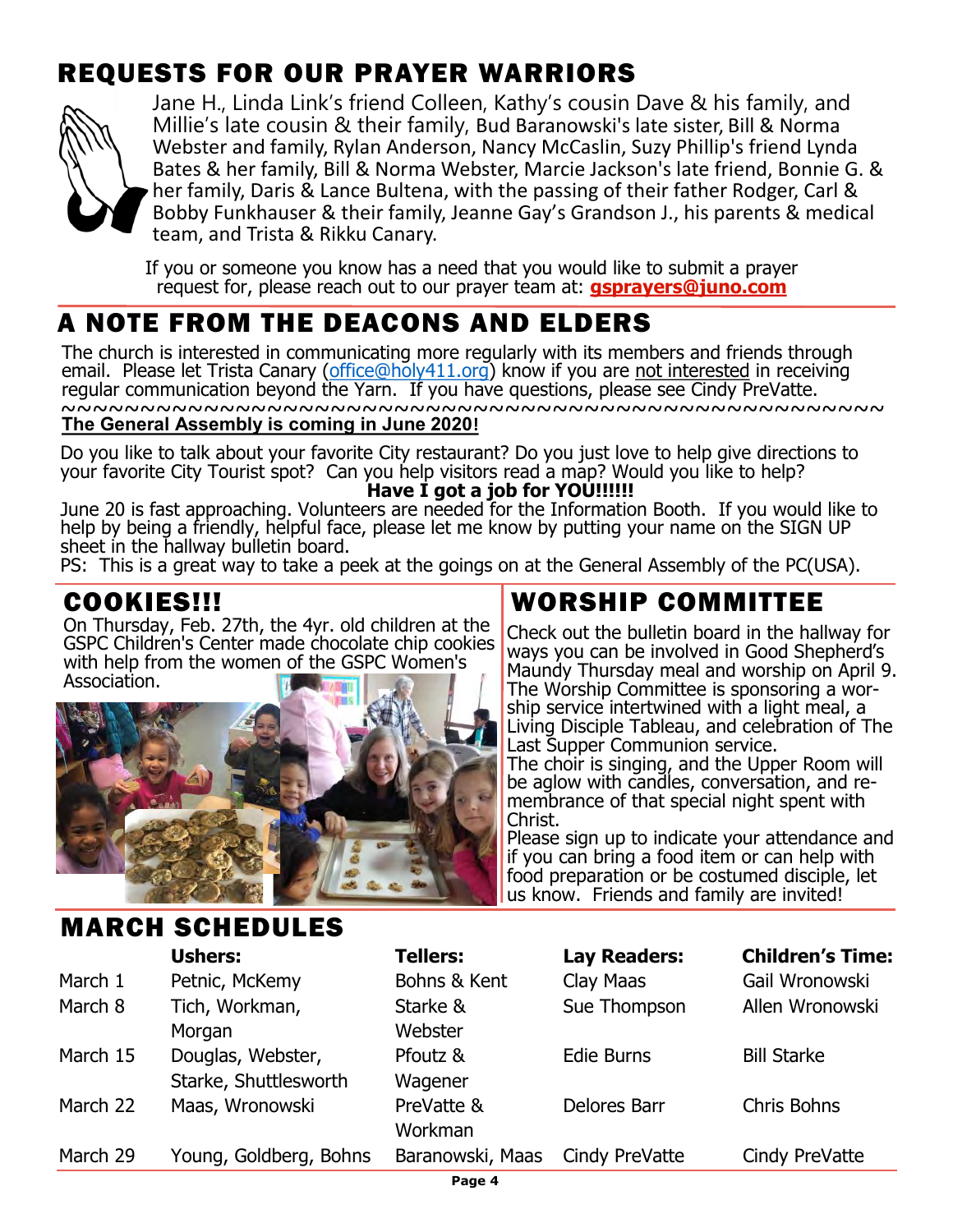| <b>Wednesday, 4</b><br>Sunday, 8                     | Deacons Meeting 6:15<br><b>Choir 7:30</b><br>Daylight Saving Time begins!<br><b>Adult Sunday School 9:30</b><br>Worship & Lunch 11:00<br>Candy Collection for Easter Eggs Begins! |
|------------------------------------------------------|-----------------------------------------------------------------------------------------------------------------------------------------------------------------------------------|
| Tuesday, 10<br><b>Wednesday, 11</b>                  | <b>Facilities Meeting 10:30</b><br>Shepherd's Kid's 5:30<br><b>Choir 7:30</b>                                                                                                     |
| Thursday, 12                                         | GSPC Women's Bible Study 10:00-12:00<br><b>Session Meeting 7:00</b><br>Coffee & Breakfast 8:30                                                                                    |
| Saturday, 14<br>Sunday, 15                           | Understanding and Countering Fear<br><b>Adult Sunday School 9:30</b>                                                                                                              |
| <b>Wednesday, 18</b>                                 | Worship & Lunch 11:00<br><b>YARN DEADLINE!</b><br>Shepherd's Kid's 5:30                                                                                                           |
| Saturday, 21                                         | <b>Choir 7:30</b><br>Coffee & Breakfast 8:30<br>Crime, Race, Terrorism and Politics                                                                                               |
| Sunday, 22                                           | <b>Adult Sunday School 9:30</b><br>Worship & Lunch 11:00<br>Candy Collection for Easter Eggs Ends!                                                                                |
| <b>Wednesday, 25</b><br>Thursday, 26<br>Saturday, 28 | <b>Choir 7:30</b><br>4th Thursday Program - GSWA Egg Stuffing<br>Coffee & Breakfast 8:30<br>Failure, Disappointing Others, Insignificance                                         |
| Sunday, 29                                           | and Loneliness<br><b>Adult Sunday School 9:30</b><br>Worship & Lunch 11:00                                                                                                        |

### **THE STONE IS ROLLED AWAY….**

The first Sunday of Lent is March 1. The Lenten season is a time we hear of stories of faith and ways Christ became friend and advocate for those in need of love and acceptance. Many churches take on a practice that will deepen faith and draw people closer to Christ.

On March 1, Good Shepherd will launch a prayer stone project. Congregational members will receive a name of a person in our church who will become their secret prayer partner and will be asked to keep that person in prayer throughout the 40 days (and 6 Sundays) of Lent. A special stone will be on hand for each person to take home to paint, color, and decorate for the "Big Reveal" on Easter morning, April 12.

On Easter morning, bring your decorated stone back to church and lay it at the outdoor Easter Cross. Please put the name of the person for whom you have been praying somewhere on the stone. As people leave worship that morning, they may pick up the rock with their name on it or leave it for a wonderful visual on Easter Day. We know we all will feel the power and joy of prayer throughout the Lenten season, similar to the prayers Christ offered as he took time to listen to and pray for everyone he met.

And, just as the rock was rolled away from the tomb that first Easter morning, we will add our "Joy Rocks" to the cross to indicate the power of prayer that is mingled with the hope of the Resurrection.

> God is my rock; God is my strength; God is my salvation! My refuge, my abiding peace, I shall not be shaken!